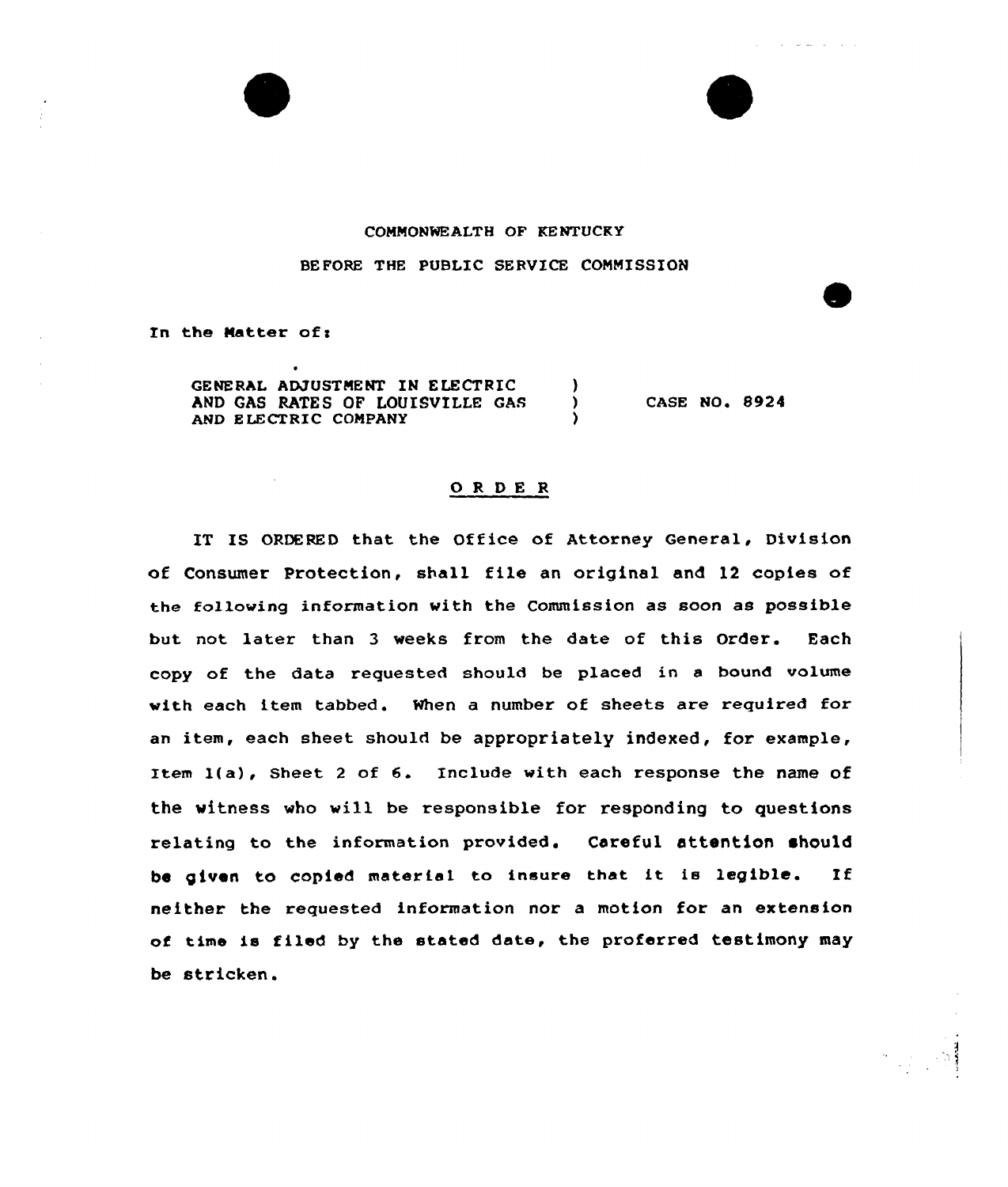Issue: Fuel Synchronization Adjustment

Witness: Nark Gerber

1. On page <sup>9</sup> of your prefiled testimony, you recommended that "...the revenue requirement determined in this case be reduced by the 3.359 million dollars." How do you propose to reduce the revenue requirement? Provide a copy of your workpapers showing the details of the adjustment, giving account numbers, showing calculations, etc., as appropriate.

2. On page 10 of your prefiled testimony, you recommended that "...the Commission remove fuel expenses and purchased power expenses from rate cases and consider them solely in fuel clause procedures."

a. How do you propose to remove the fuel expenses and purchased power expenses from the rate case2 Provide a copy of your workpapers showing the details of all the necessary adjustments, giving account numbers showing calculations, etc., as appropriate.

b. Are you recommending that the base fuel rate be removed from the rates and all fuel expenses and purchased power expenses be collected solely through the fuel adjustment clause and/or a purchased power adjustment. as a separate item(s) on each customer's bill? Explain your recommendation.

Issue: Temperature Normalization

l. Exhibit NSG — Statement <sup>6</sup> shows 24.8 million space heating Mcf for the 12-month test period, while Statement <sup>7</sup> shows 19.9 million space heating Ncf for the <sup>6</sup> months from October through Narch. Also, <sup>582</sup> heating degree days - of <sup>a</sup> total of

 $-2-$